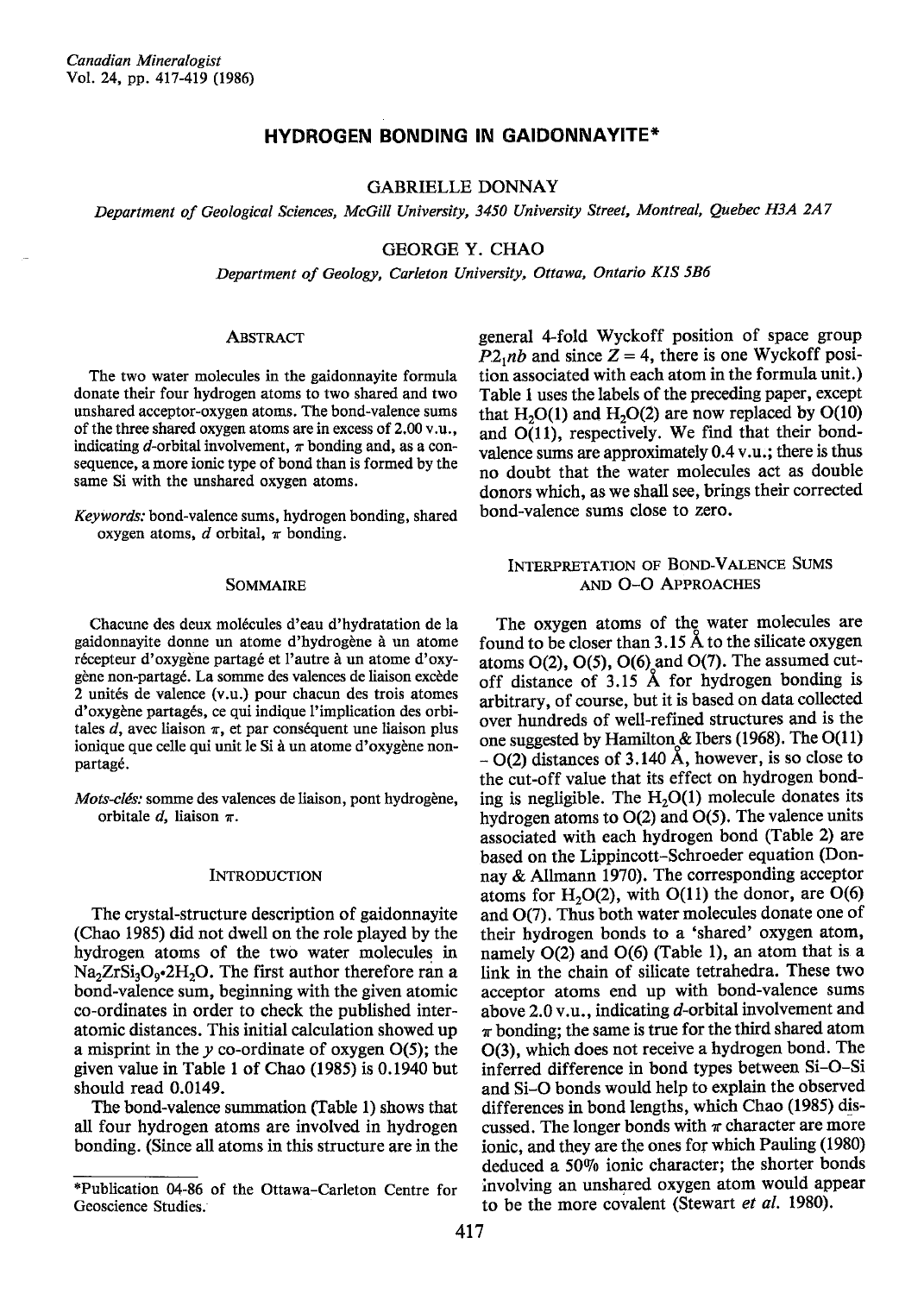TABLE 1. BOND LENGTHS AND VALENCE SUMS IN GAIDONNAYITE

|               | St(1)                | Si(2)                | S1(3)                | Na(1)                | Na(2)                | Zr                     | $\Sigma v$ (v.u.) | Nature of oxygen atom                 | H-bond corrected<br>$\sum\limits_{\mathbf{C}}\mathbf{v}$ (v.u.) |                      |
|---------------|----------------------|----------------------|----------------------|----------------------|----------------------|------------------------|-------------------|---------------------------------------|-----------------------------------------------------------------|----------------------|
| 0(1)          | 1.606(6)<br>1.047    |                      |                      | 3.006(6)<br>0.040(0) | 2.545(7)<br>0.165(1) | 2.077(5)<br>0.667(5)   | 1.920(13)         |                                       | 1.920(13)                                                       | (1)                  |
| 0(2)          | 1.647(6)<br>0.964    | 1.631(5)<br>0.985(9) |                      |                      |                      |                        | 1.949(14)         | +(H) <sup>*</sup> from $H_20(1)$      | $2.124\Psi(14)$                                                 | (2)                  |
| 0(3)          | 1.651(5)<br>0.956(9) |                      | 1.628(5)<br>0.989(9) | 2.637(6)<br>0.160(1) |                      |                        | 2.105(12)         |                                       | $2.105^{\Psi}(12)$                                              | (3)                  |
| 0(4)          | 1.613(5)<br>1,033    |                      |                      | 2.527(6)<br>0.200(2) |                      | $2.048(5)$<br>0.702(6) | 1.934(11)         |                                       | 1,934(11)                                                       | (4)                  |
| 0(5)          |                      | 1.631(6)<br>0.985    |                      |                      | 2.622(6)<br>0.144(1) | 2.071(6)<br>0.674(7)   | 1.802(13)         | +(H) <sup>*</sup> from $H_20(1)$      | 1.927(13)                                                       | (5)                  |
| 0(6)          |                      | 1.623(6)<br>1,000    | 1.655(6)<br>0.936    |                      |                      |                        |                   | 1.936(15) $+(H)^*$ from $H_2O(2)$     | $2.101\Psi(15)$                                                 | (6)                  |
| 0(7)          |                      | 1.608(5)<br>1.031    |                      |                      | 2.575(6)<br>0.157(1) | 2.115(5)<br>0.623(5)   | 1.810(11)         | +(H) <sup>*</sup> from $H_2O(2)$      | 1.935(11)                                                       | (7)                  |
| 0(8)          |                      |                      | 1.611(5)<br>1.023    | 2,583(6)<br>0.178(2) |                      | 2.071(5)<br>0.674(5)   | 1.875(11)         |                                       | 1,875(11)                                                       | (8)                  |
| 0(9)          |                      |                      | 1,597(5)<br>1.052    |                      | 2.563(7)<br>0.160(1) | 2.083(4)<br>0.660(4)   | 1.872(10)         |                                       | 1.872(10)                                                       | (9)                  |
| 0(10)         |                      |                      |                      | 2.465(8)<br>0.227(3) | 2.462(8)<br>0.191(2) |                        | 0.418(3)          | $-(-H)^T$ to 0(2) and 0(5) 0.118(3)   |                                                                 | H <sub>2</sub> O(10) |
| 0(11)         |                      |                      |                      | 2.537<br>0.195(4)    | 2,485(8)<br>0.183(2) |                        | 0.379(4)          | $-(-H)^{T}$ to 0(6) and 0(7) 0.019(4) |                                                                 | H <sub>2</sub> O(11) |
| L(Mean)1.629  |                      | 1.623                | 1,623                | 2.626                | 2.542                | 2.077                  |                   |                                       |                                                                 |                      |
| L(Max) 2.130  |                      | 2.130                | 2.130                | 3,130                | 3.130                | 2.650                  |                   | $()$ $^*$ =H-bond                     | y this high sum                                                 |                      |
| P(Exp) 3.254  |                      | 3.203                | 3.199                | 5.208                | 4.323                | 3.629                  |                   | acceptor                              | indicates $\pi$ bonding<br>( <i>i.e</i> . d-orbital             |                      |
| V(I)          | 4.00/4               | 4.00/4               | 4.00/4               | 1.00/6               | 1.00/6               | 4.00/6                 |                   | $(-H)^{\dagger}$ =H-bond donor        | involvement) in the                                             |                      |
| Norm, F.O.999 |                      | 1,000                | 0.999                | 0.980                | 0.997                | 1.000                  |                   |                                       | $Si(1)-O(2)$ and<br>$Si(2)-O(2)$ bonds                          |                      |
| Σ٧<br>A(v.u.) | 4.000                | 4.000                | 4.000                | 1.000                | 1,000                | 4.000                  |                   |                                       |                                                                 |                      |

| TABLE 2.<br>BOND-VALENCE TRANSFER BASED ON<br>0-0 APPROACH |                     |                     |                               |  |  |  |  |  |  |
|------------------------------------------------------------|---------------------|---------------------|-------------------------------|--|--|--|--|--|--|
| Donor                                                      | 0(10)<br>from       | 0(11)<br>from       | Bond-valence<br>sum corrected |  |  |  |  |  |  |
| Acceptor                                                   | $H_20(1)$           | H <sub>2</sub> O(2) | for H bonds (v.u.)            |  |  |  |  |  |  |
| 0(2)                                                       | 2.775A<br>0.175v.u. |                     | 1.949<br>$+0.175$             |  |  |  |  |  |  |
|                                                            |                     |                     | $2.124 = 2.1$                 |  |  |  |  |  |  |
| 0(5)                                                       | 2.919<br>0.125      |                     | 1.802<br>$+0.125$             |  |  |  |  |  |  |
|                                                            |                     |                     | $1.927 \approx 1.9$           |  |  |  |  |  |  |
| 0(6)                                                       |                     | 2.797<br>0.165      | 1.936<br>0.165                |  |  |  |  |  |  |
|                                                            |                     |                     | $2.101 \approx 2.1$           |  |  |  |  |  |  |
| 0(7)                                                       |                     | 2.911<br>0.125      | 1.810<br>$+0.125$             |  |  |  |  |  |  |
|                                                            |                     |                     | $1.935 = 1.9$                 |  |  |  |  |  |  |
| Σv for<br>acceptor                                         | 0.300               | 0.290               |                               |  |  |  |  |  |  |
| $\Sigma v$ for                                             | 0.418               | 0.379               |                               |  |  |  |  |  |  |
| donor                                                      | $-0.300$            | $-0.360$            |                               |  |  |  |  |  |  |
|                                                            | 0.118               | 0.019               |                               |  |  |  |  |  |  |

the case of pyroxenes (Martin & Donnay 1972), where the formula need not give such clear-cut indication of possible H-bonding as in gaidonnayite. Partial substitution of OH for O may lead to some degree of hydrogen bonding. To put it another way: we should not accept the observed elongation of Si-O-Si bonds as evidence that shared oxygen atoms are satisfied with lower bond-valence sums than are unshared oxygen atoms. If shared oxygen atoms are not found to be bonded to other cations, such as O(3)-Na(1) (Table l) in the present case, then one should look for hydrogen bonding.

The hydrogen bonding in georgechaoite (Ghose & Thakur 1985) is so similar to that in gaidonnayite that it does not deserve separate treatment.

## **REFERENCES**

CHAO, G.Y. (1985): The crystal structure of gaidonnayite, Na<sub>2</sub>ZrSi<sub>3</sub>O<sub>9</sub>•2H<sub>2</sub>O. Can. Mineral. 23, 11-15.

## CONCLUSION

Hydrogen bonding to shared oxygen atoms should be looked for in other silicates. See, for example,

DONNAY, G. & ALLMANN, R. (1970): How to recognize  $O^{2-}$ , OH<sup>-</sup> and H<sub>2</sub>O in crystal structures determined by X-rays. Amer. Mineral. 55, 1003-1015.